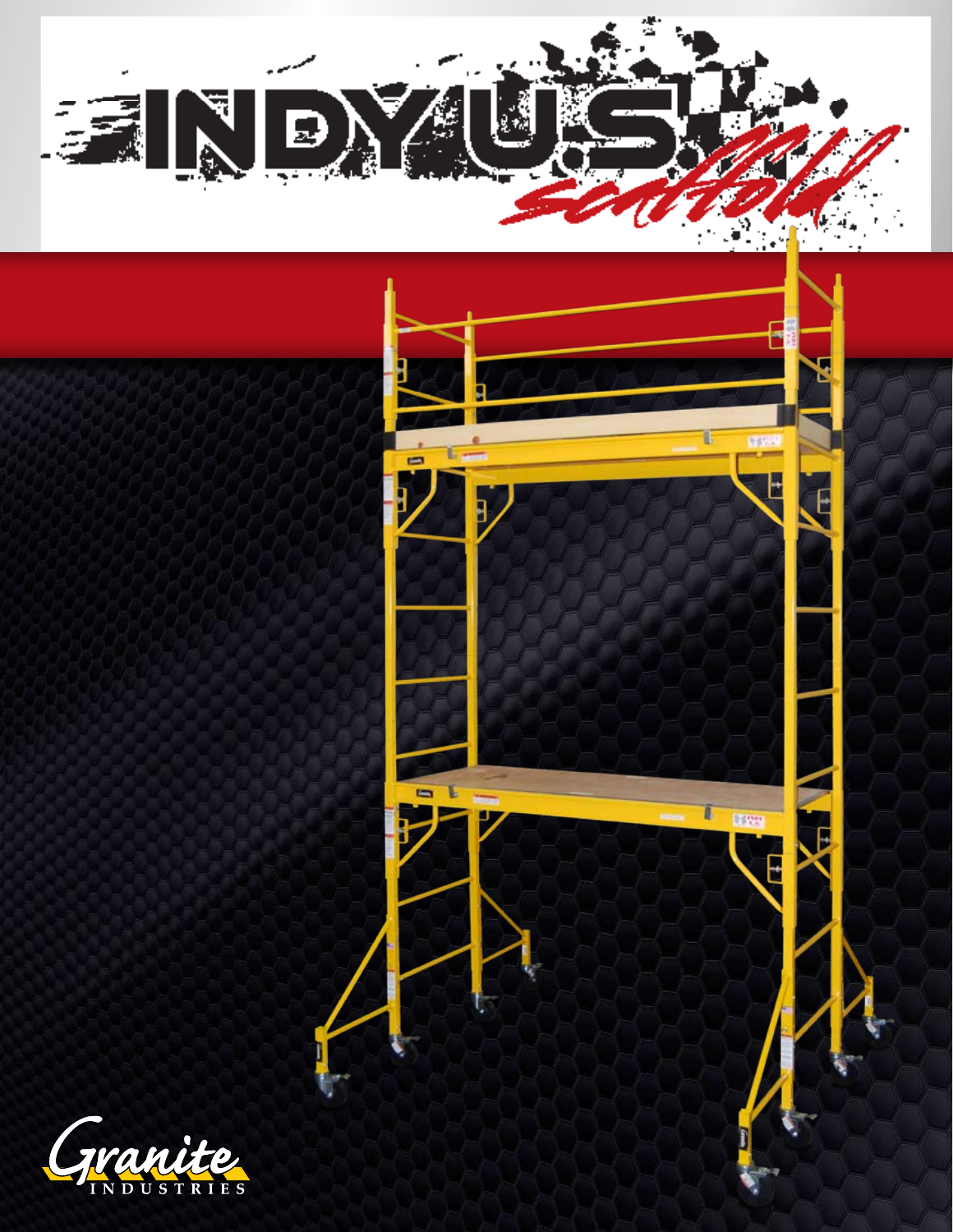

**INDY-606 Single Unit 6'3" H x 6'L x 29" W Platform Height 1-6 ft 149 lbs.**

**Indy Scaffolds are interchangeable with Perry & Sonny Scaffolds**

**INDY-606 Single Unit 6'3" H x 6'L x 29" W Platform Height 1-6 ft 149 lbs.**

**INDY-GRT 6' Guard rail set w/ toe board 72 lbs.**



User friendly squeeze-lock is spring loaded to maintain the locked position at all times except when released for adjustment. A locking knurled knob is provided to prevent unintentional release. Additional snap pin is provided as a dual locked scaffold system.



Four platform alignment pins provide a positive and secure fit for the work platform. Adjustment of the work platform is possible without disassembling the scaffold unit.



Steel edge banding protects all four sides of the exterior-grade plywood work platform without using rivets, screws or staples. Hand holds on each side provide ease in handling. Platform is held in place with spring-loaded retaining clips.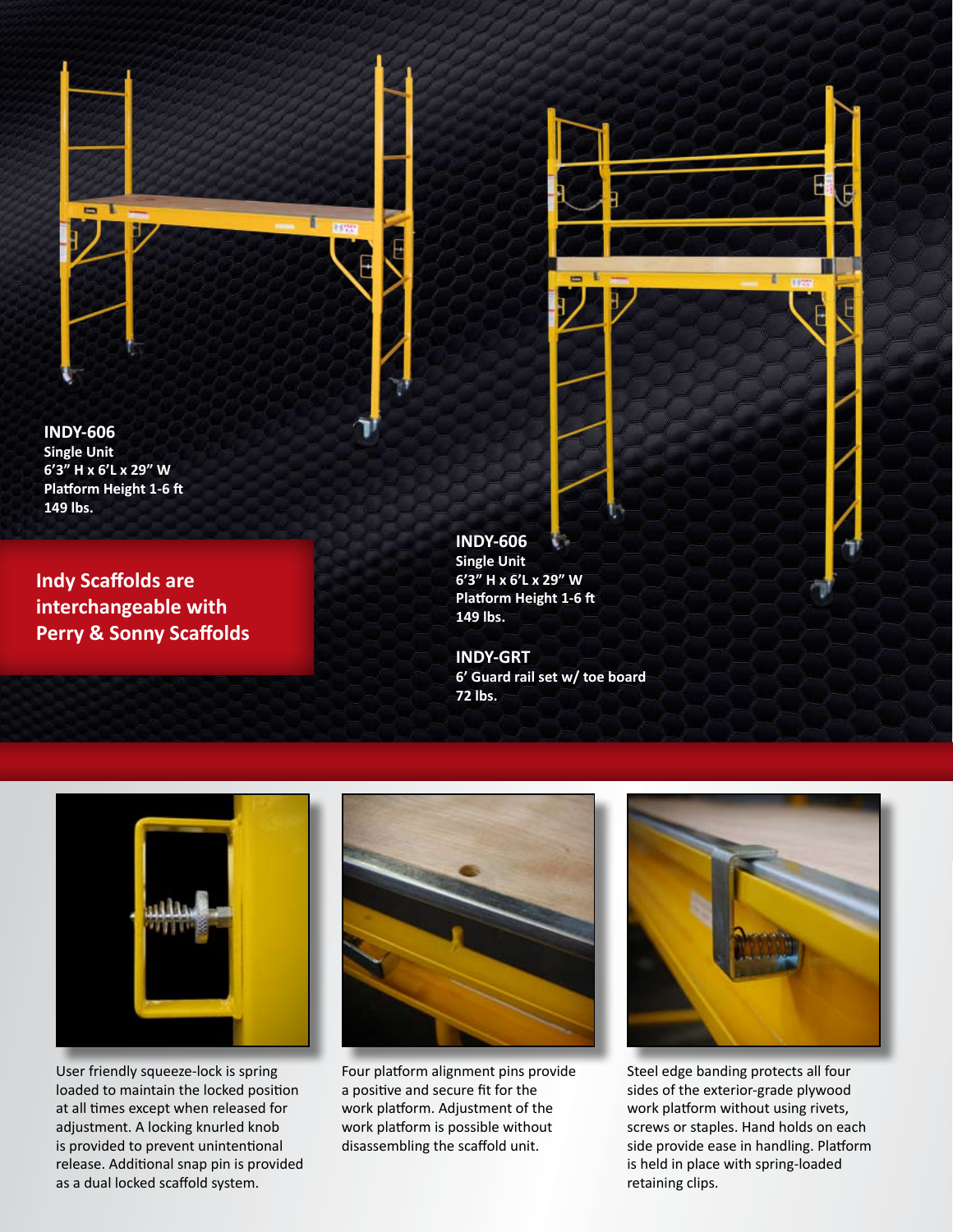

## **INDY-606**

**Single Unit (2 Units shown stacked) 12" H x 6'L x 29" W Platform Height 2-12 ft 298 lbs. (2 Units)**

## **INDY-GRT**

**6' Guard rail set w/ toe board (End guard rail panels not used in this application) 72 lbs.**

**INDY-ORP 4 Piece Outrigger Set 27 lbs.**

> **Maximum Capacity** 1000 lbs. Distributed

**Meets or Exceeds** Requirements of American National Standards Institute ANSI CODE A 10.8

**Meets or Exceeds** OSHA Requirements

**Patent No's** 6,471,003 6,761,247



4" x 4" Baseplates provide a solid foundation for scaffolds in areas where casters can't be safely used. Great for use on stairways.



5" swivel casters with dual brakes that prevent both rolling and swiveling when brake lever is depressed. Caster stem includes compression ring and a 2" snap pin to attach the caster to the scaffold.



Use 4 outriggers on Indy Scaffolds above 6' high. Outrigger includes 2 snap pins and 1 thumb screw. Casters and base plates sold separately.